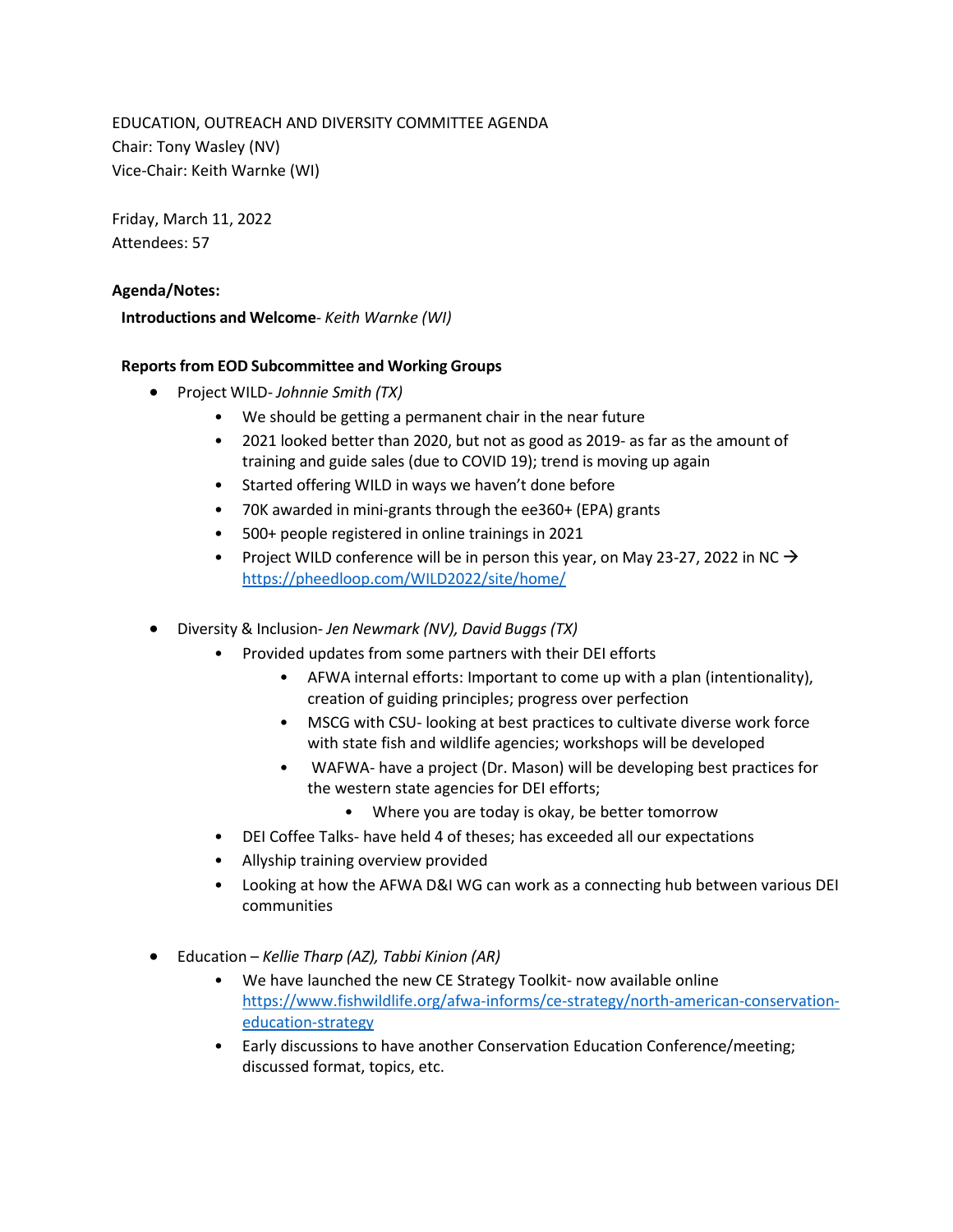- Wildlife Viewing & Nature Tourism *Shelly Plante (TX)*
	- WVNT Academy- finished that 2 weeks ago; 24 states represented with 80 participants; conference is held every 2 years[; https://www.wvntacademy.com/](https://www.wvntacademy.com/)
	- MSCG Wildlife Viewer Survey: we are getting regional and national data from wildlife viewers; info on their knowledge of agencies, trust, engagement, and more; more than 1/3 of all Americans are wildlife viewers; the data is being analyzed now and the report with recommendations will be available later this year; Wildlife Viewer Survey Lit Review:<https://vtechworks.lib.vt.edu/handle/10919/105661>
	- Waterfowl WG input- WVNT is working with the waterfowl WG on duck stamp recommendations; more information coming soon
	- We have a number of webinars throughout the year. Those topics are chosen mostly from input during the academy. If you want to see past webinars, you can check them out on the AFWA YouTube channel  $\rightarrow$  <https://bit.ly/3Ks38zs>
	- There is also a wildlife viewing Facebook page that you can join for more information about the group:<https://www.facebook.com/groups/wildlifeviewing>
- Joint Working Group: Education, Outreach and Diversity and Wildlife Diversity and Conservation Funding Committees – *Shelly Plante (TX)*
	- We are looking for a NEW EOD person to help chair this working group. Shelly will need to step down as co-chair. Darren Riedle (KS) is the co-chair on the wildlife diversity size
	- The working group is currently focused on the Recovering America's Wildlife Act (RAWA)
		- Created state focused shovel-ready projects that was used to help reach congressional staff, senators and house representatives to promote RAWA and why they should support RAWA
		- There's still work to be done to support RAWA
- Outreach & Marketing *Jenifer Wisniewski (TN), Tanna Fanshier (KS)*
	- Please check out ACI- there is a conference coming up this summer
		- The annual Association of Conservation Information (ACI) conference will be taking place in Nashville, TN on July 25-27, 2022. Hosted by the Tennessee Wildlife Resources Agency.
		- [www.aci-net.org/conferences](http://www.aci-net.org/conferences)
	- Talked a lot about the One Health efforts and current DEI efforts; you can't use the same message for all people- you need to customize
	- Pictures with diverse images works better for everybody—beyond DEI
	- Functional nutritional therapy specialist- the importance of wild game
	- Mentoring program is important for R3—not looking for buddies or friends, but looking for good instruction
	- Social listening project- able to see what people are saying about your organization via social media; 49 states have signed up to receive reports (FREE) every 2 weeks; help agencies become more relevant; If anyone wants to get the social listening reports about your agency, please sign up here [https://www.aci-net.org/what-are-](https://www.aci-net.org/what-are-they-saying-about-your-agency-on-social-media/)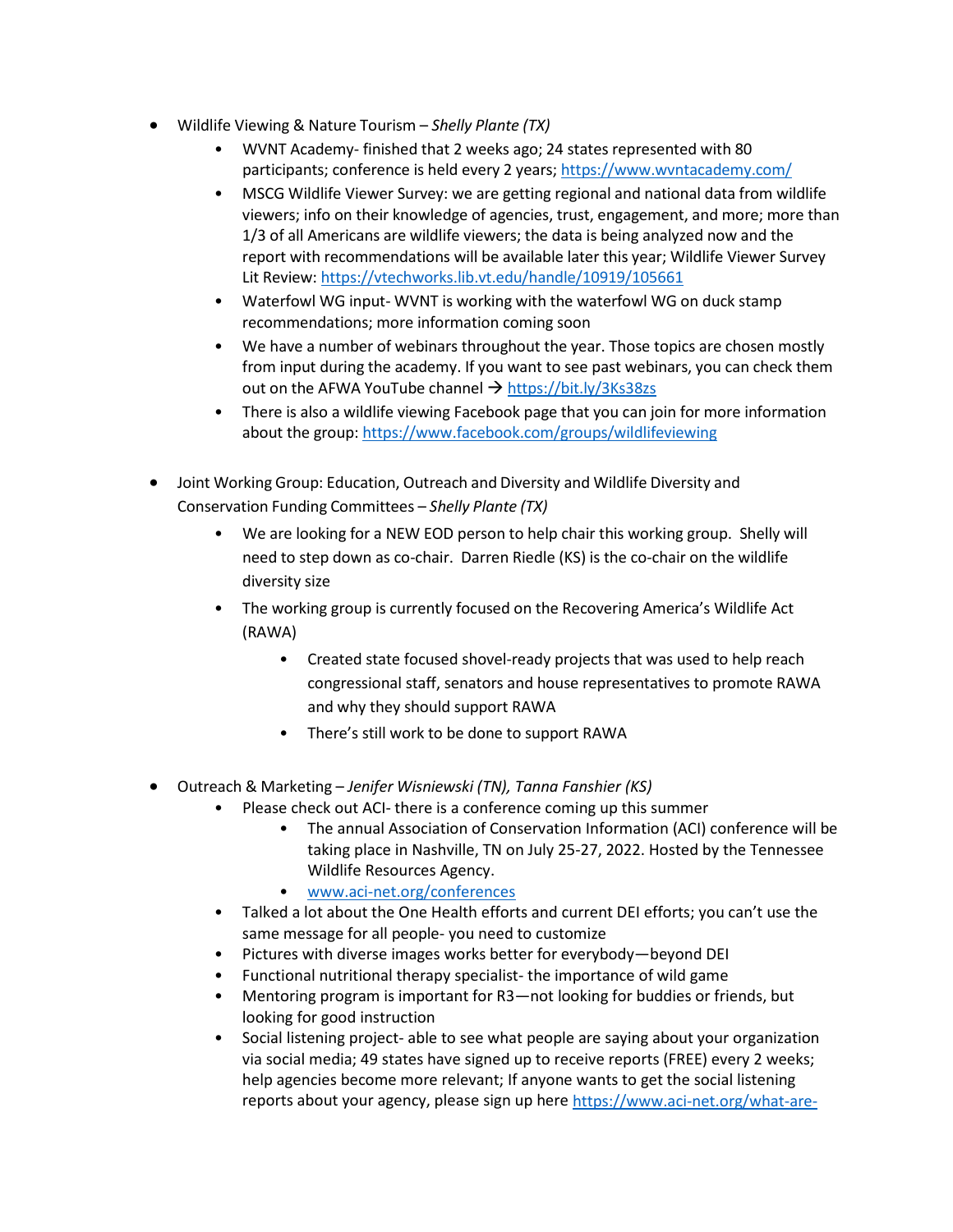### [they-saying-about-your-agency-on-social-media/](https://www.aci-net.org/what-are-they-saying-about-your-agency-on-social-media/)

## **One Health –** *Keith Warnke (WI)*

- One Health recognizes the connection between the health of people, animals, and the environment
	- o It's all connected, and we need to be part of the conversation
- This is where the EOD committee could be the forefront of this conversation and this initiative
- It was especially seen during the pandemic- the strong connection to the outdoors and the environment to physical and mental health of people; also seen the connection of how disease can be transmitted from animals to people and people to animals—it's important to try and keep the wildlife population healthy
- Extends to air and water quality, as well as healthy fish, wildlife and plants; invasive species is part of this conversation and how damaging it can be to the natural environment
- Comment: there may be an opportunity to work with the Fish and Wildlife Health Committee and Invasive Species Committee. A potential case study to promote wildlife conservation and One Health could include invasive species, e.g., domestic cats (which directly kill wildlife and spread diseases to wildlife and people).
- Relevancy and DEI is also connected to this initiative

# **Alliance for America's Fish & Wildlife- Recovering America's Wildlife Act (RAWA) Updates**- *Sean Saville (AFWA)*

- The shovel-ready project one-pagers for each state has been very helpful!
- We're in striking distance right now!
	- o Looks like there's a good chance we will get this across the finish line this year
	- o Stay focused and lean in
	- o \$1.3B distributed among the states and \$97.5M to the tribes
- 166 bipartisan co-sponsors in the House; Natural Resources Committee passed RAWA; hoping to get up to 221 co-sponsors in the house before the bill goes to the House Floor (hopefully later this summer); the 'pay-for' is not in the house version- and they are looking to add that before it goes to the House floor for final vote
- 32 bipartisan co-sponsors in the Senate; AFWA's past president (Sara Parker-Pauley) was invited to testify on the senate floor in support of RAWA; they are very optimistic that they can get this done; should have markup in EPW later this month or early next month; looking to continue to add sponsors on the senate side as well
- Looking to advance the bill on both the House and Senate floor in the next few months
- Here are some resources for your use: Alliance toolkit [https://drive.google.com/drive/folders/1S7j5B9yv0ycYcJsHIOQB7Zmni4y\\_2vPM](https://drive.google.com/drive/folders/1S7j5B9yv0ycYcJsHIOQB7Zmni4y_2vPM)  Alliance page on the AFWA sit[e https://www.fishwildlife.org/afwa-acts/alliance-americas-fish](https://www.fishwildlife.org/afwa-acts/alliance-americas-fish-and-wildlife)[and-wildlife](https://www.fishwildlife.org/afwa-acts/alliance-americas-fish-and-wildlife)

House cosponsor lis[t https://www.congress.gov/bill/117th-congress/house](https://www.congress.gov/bill/117th-congress/house-bill/2773/cosponsors?searchResultViewType=expanded)[bill/2773/cosponsors?searchResultViewType=expanded](https://www.congress.gov/bill/117th-congress/house-bill/2773/cosponsors?searchResultViewType=expanded)